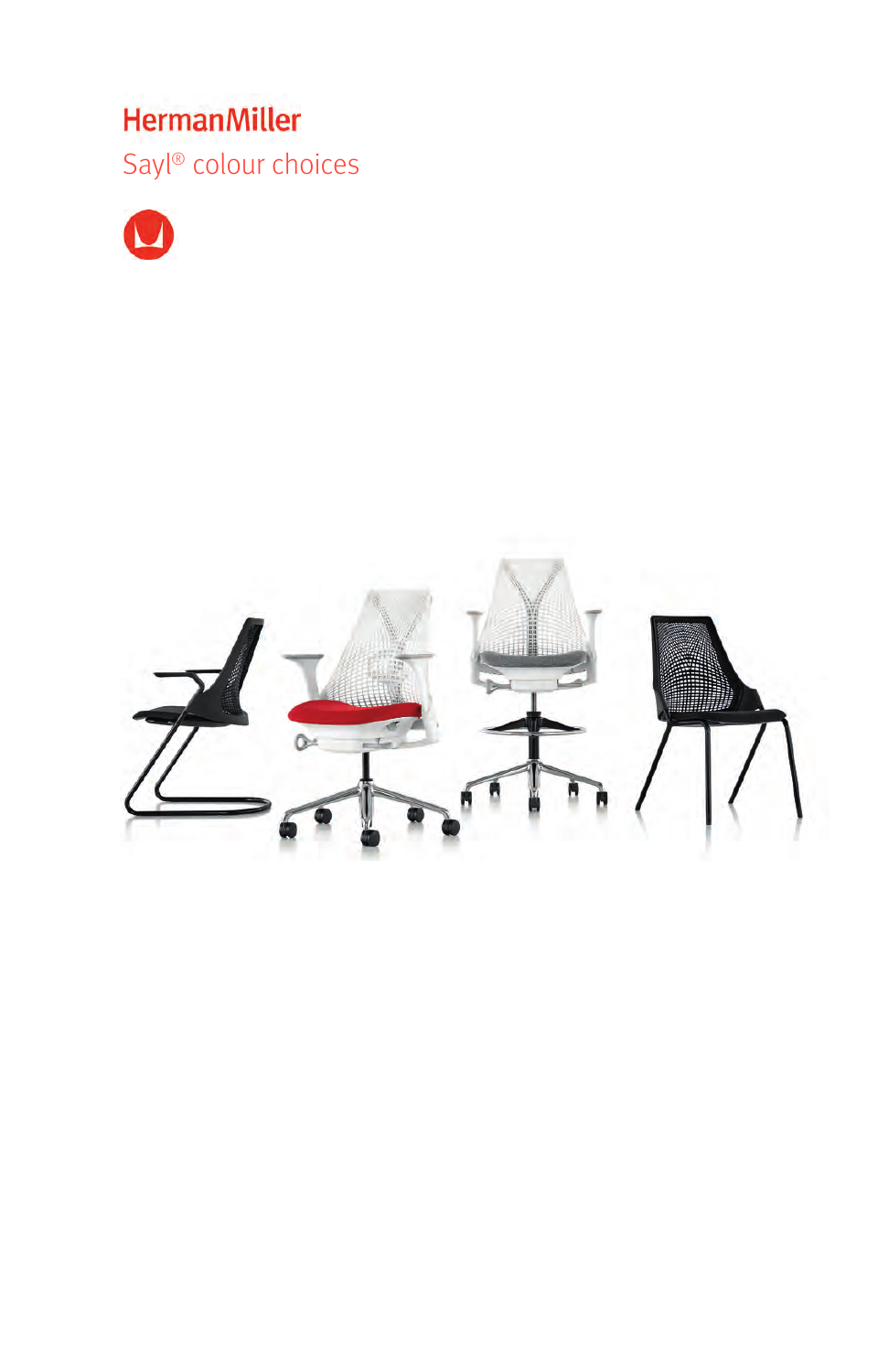## Sayl Work

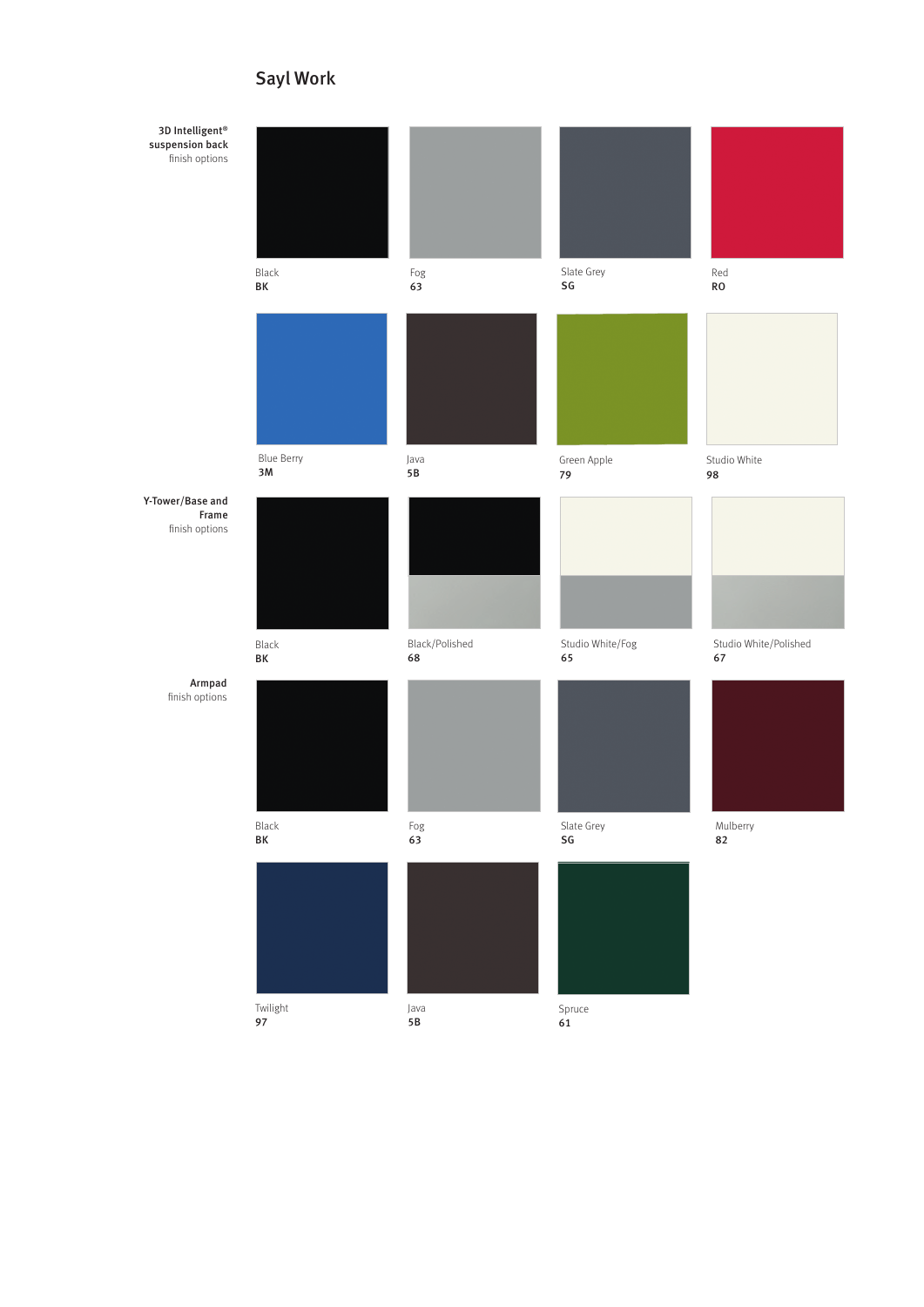## Sayl Visitor

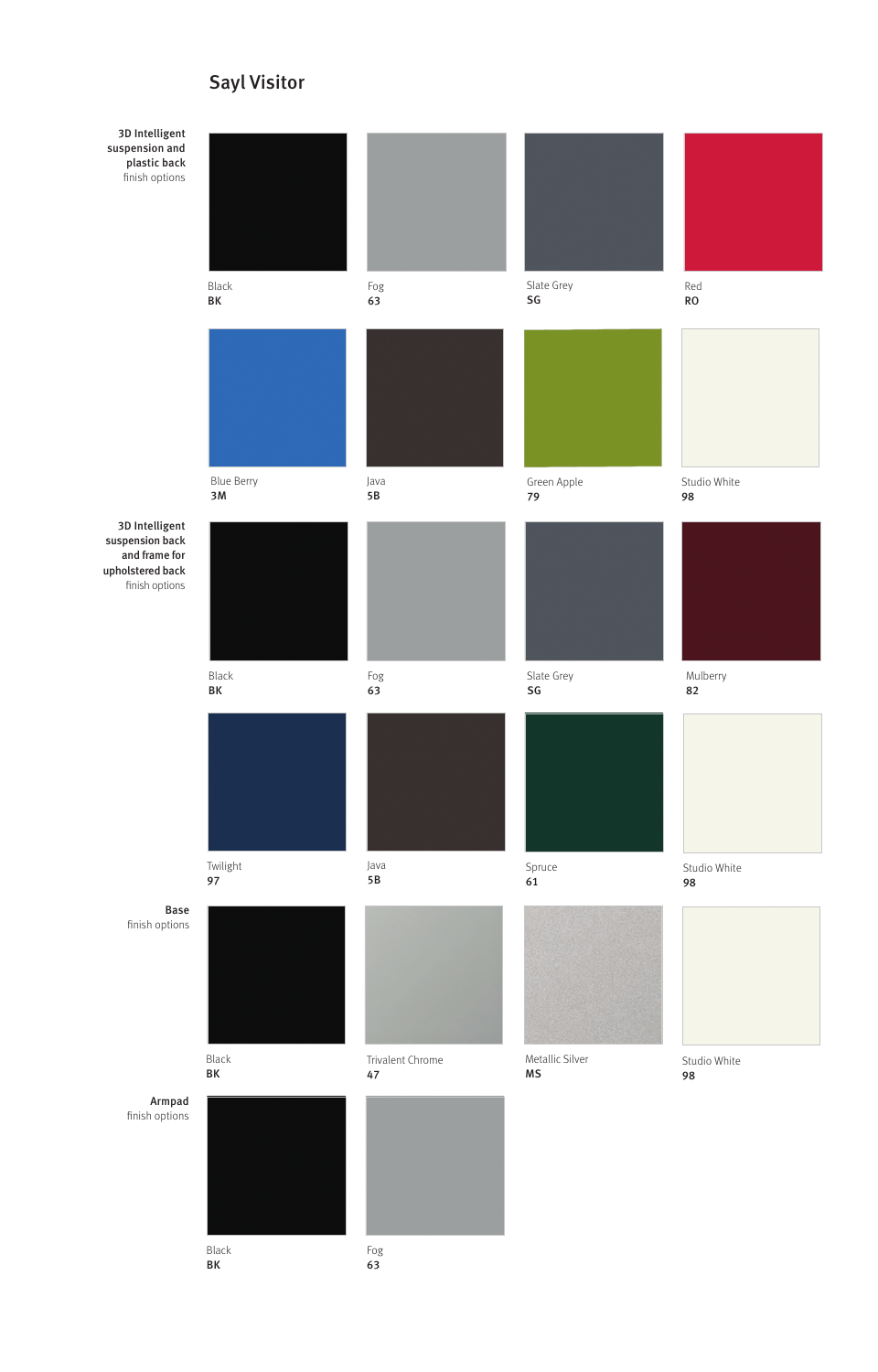## Sayl



\*\*\* Aquarius is currently the only fabric option available for Sayl that is certified for domestic<br>applications in the UK. Therefore when a Sayl chair is used in a domestic application in the UK,<br>it must be specified with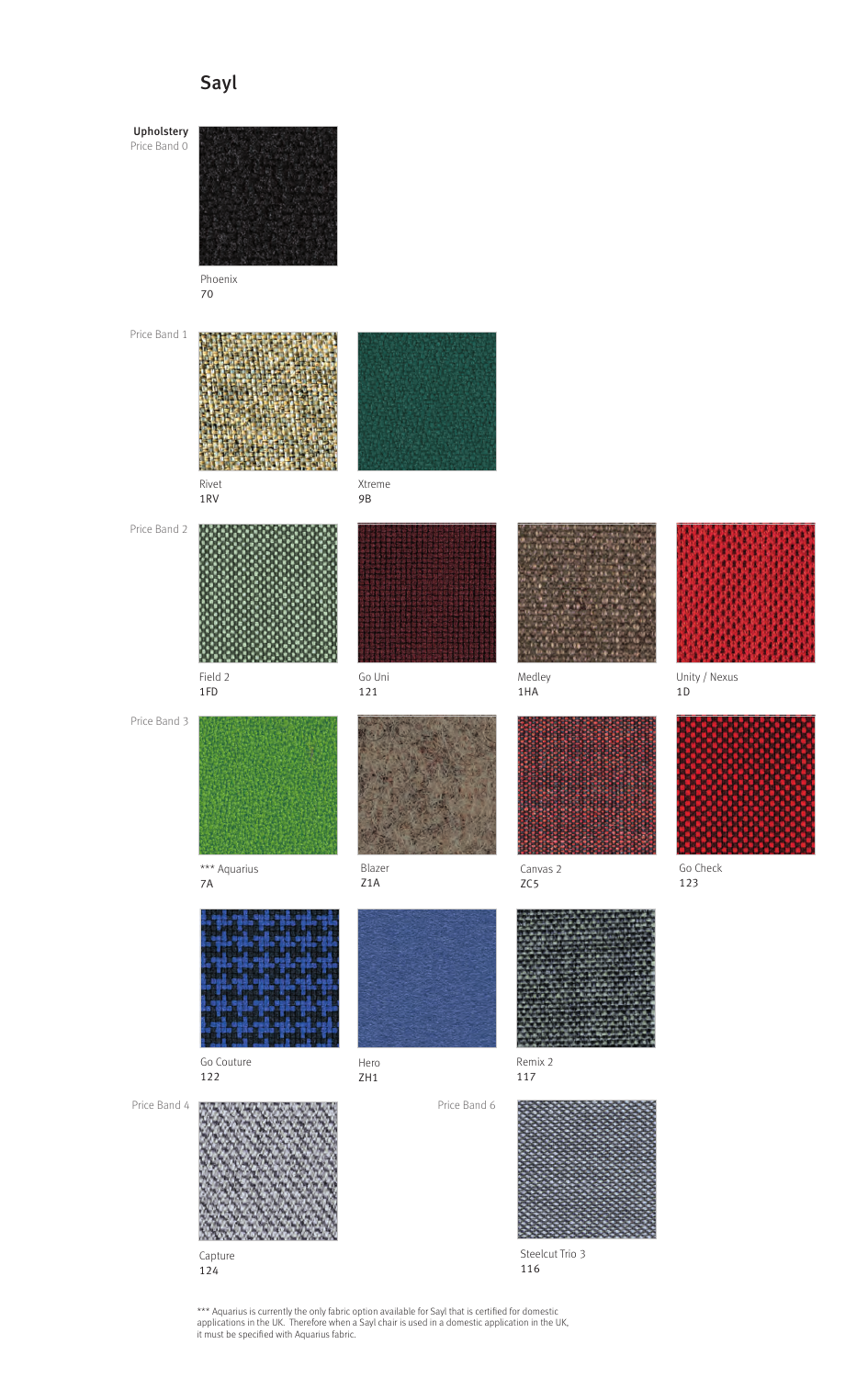